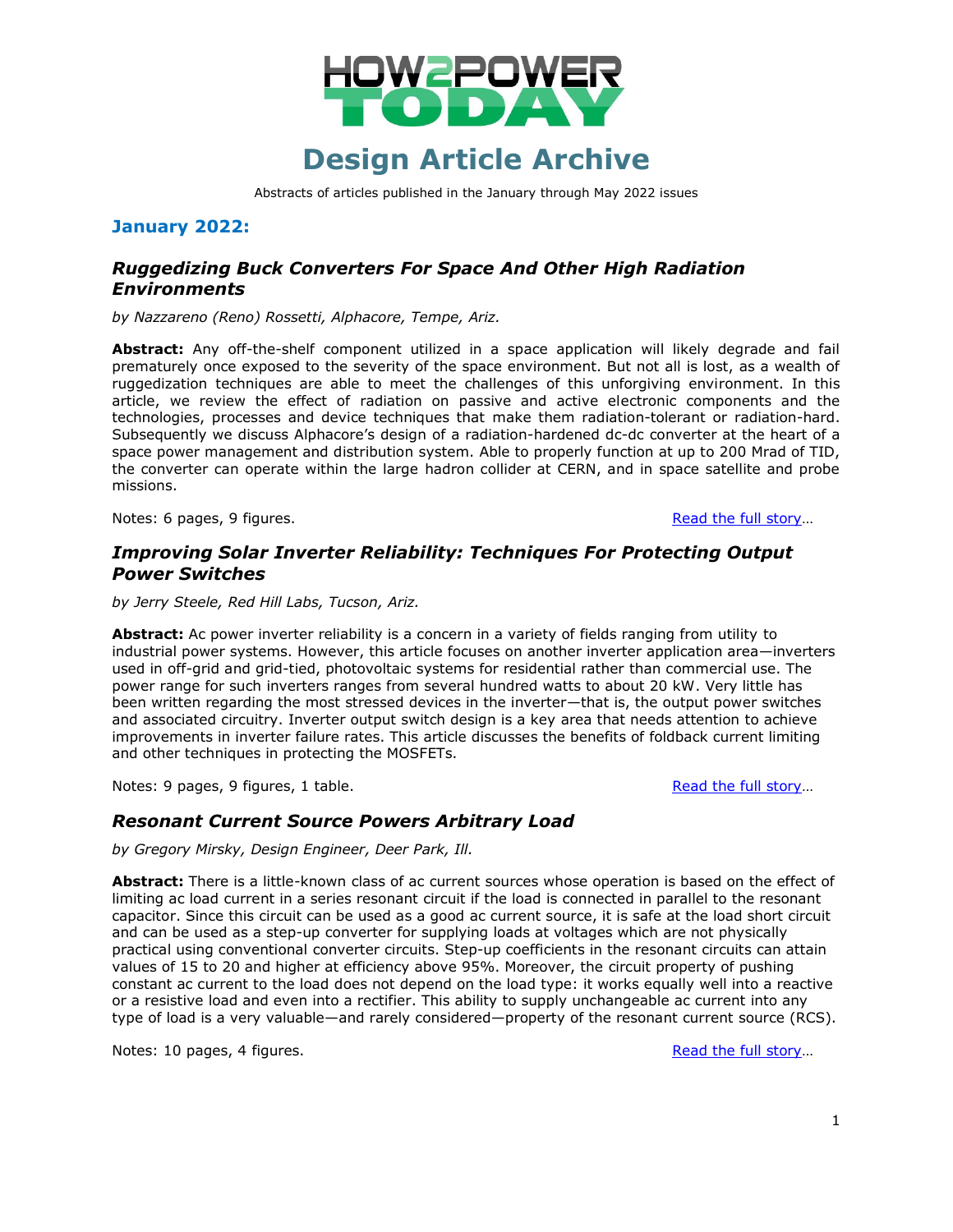

Abstracts of articles published in the January through May 2022 issues

### *Developing A 25-kW SiC-Based Fast DC Charger (Part 7): Auxiliary Power Supply Units For 800-V EV Chargers*

*by Karol Rendek, Stefan Kosterec, Didier Balocco, Aniruddha Kolarkar, Parthiv Pandya and Will Abdeh, onsemi, Phoenix, Arizona*

**Abstract:** In the 25-kW EV charger design presented in this series, an auxiliary PSU is used to power the controllers, drivers, communications components, and sensors of the submodules, while taking its input power directly from the dc link voltage. That's generally 400 V or 800 V based on the car maker's choice of battery. While 400-V batteries are currently dominant in the EV market, the trend is toward use of the higher-voltage, 800-V batteries. This article describes the design of an auxiliary PSU using a reference design that was developed for EV applications.

Notes: 6 pages, 6 figures. [Read the full story](http://www.how2power.com/pdf_view.php?url=/newsletters/2201/articles/H2PToday2201_design_onsemi.pdf)...

### *A Simplified Winding Design Procedure For Transformers*

by Dennis Feucht, Innovatia Laboratories, Cayo, Belize

**Abstract:** An alternative transformer winding design procedure to that given in the references is presented here that is somewhat simpler and more like procedures typically found in textbook literature. In many cases this procedure should result in a sufficiently optimized design. It is iterative, minimizes eddy-current effects, and provides turns limits from static conditions. The rationale is to achieve a desired winding resistance *Rw* by using the eddy-current Dowell plots in reverse. Unlike more comprehensive procedures, no distinction is made between strands in turns bundles and windings without bundled strands. The total number of strands, whether bundled or not, is calculated from Dowell plot variables, wire size, and layers without regard to bundling or its effects on eddycurrent behavior.

Notes: 8 pages, 4 figures, 3 tables. [Read the full story](http://www.how2power.com/pdf_view.php?url=/newsletters/2201/H2PowerToday2201_FocusOnMagnetics.pdf)...

### **February 2022:**

## *Polymer And Hybrid Styles Improve Performance And Reliability of Aluminum Electrolytic Capacitors*

*by Ron Demcko and Daniel West, AVX, Fountain Inn, S.C.* 

**Abstract:** Aluminum electrolytic capacitors (Al-Els) are popular in many applications because they offer high capacitance values with high RMS values at low cost, and a wide range of voltage ratings and package styles. But conventional aluminum electrolytics employing a liquid electrolyte have drawbacks such as electrolyte leakage and dryout, which hurt component reliability and limit lifetime. Wet aluminum electrolytics also exhibit higher ESR and greater variation in ESR over temperature versus other capacitor styles. However, the development of conductive polymer and hybrid aluminum electrolytics has increased reliability and alleviated performance limitations versus wet electrolytics, improving the usefulness of Al-Els. This article discusses the benefits offered by recent developments in conductive polymer and hybrid aluminum electrolytic capacitors, and illustrates their use in an example power supply application.

Notes: 6 pages, 3 figures, 3 tables. [Read the full story](http://www.how2power.com/pdf_view.php?url=/newsletters/2202/articles/H2PToday2202_design_AVX.pdf)...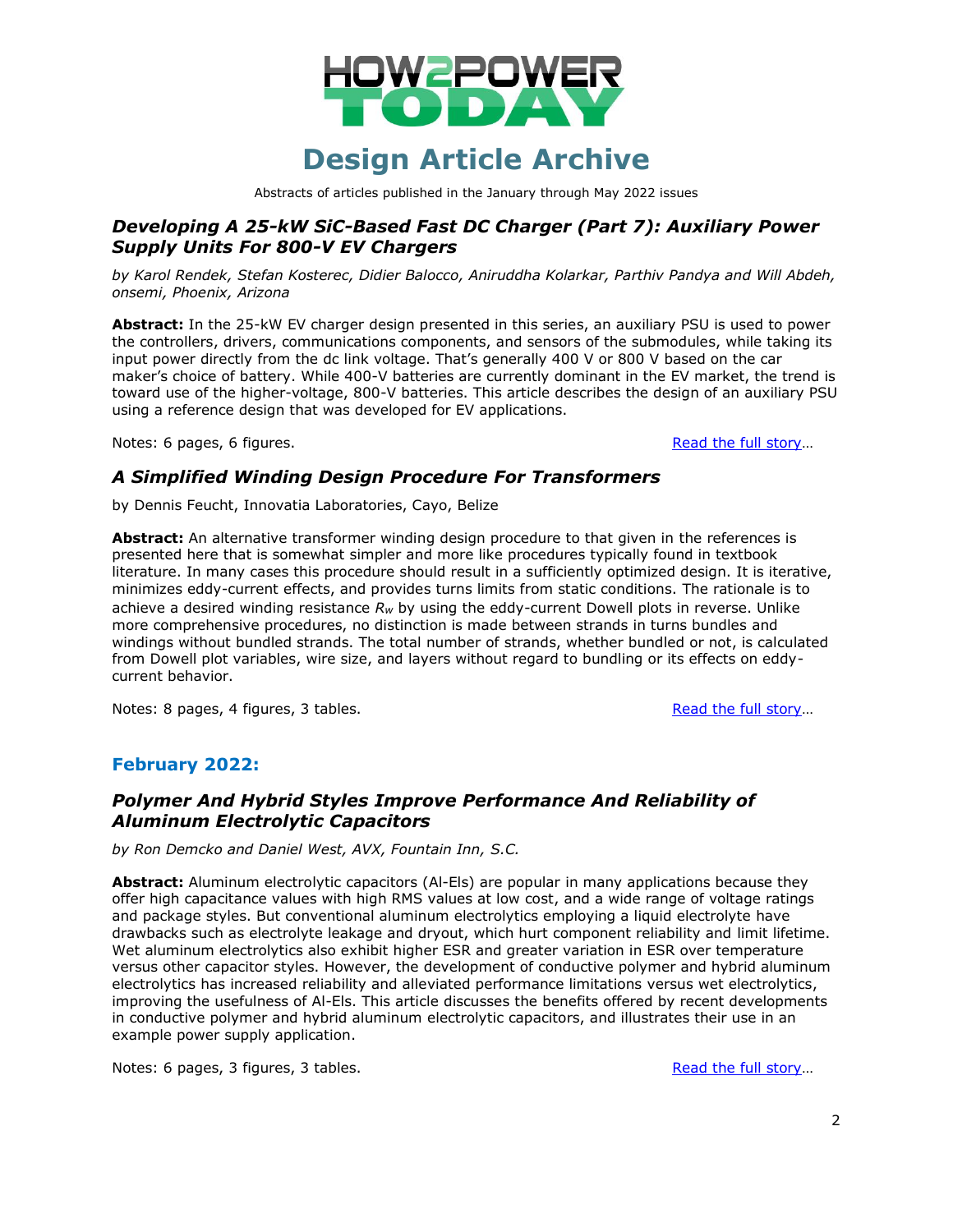

Abstracts of articles published in the January through May 2022 issues

### *Developing A 25-kW SiC-Based Fast DC Charger (Part 8): Thermal Management*

*by Karol Rendek, Stefan Kosterec, Didier Balocco, Aniruddha Kolarkar, Parthiv Pandya and Will Abdeh, onsemi, Phoenix, Arizona*

Abstract: This 8<sup>th</sup> part in the series addresses the last aspect of the fast EV charger design. It focuses on thermal management of the overall design to improve efficiency, reliability and prevent premature failures in the system. First, the authors go over the various advantages of SiC MOSFET modules versus discrete SiC MOSFETs from the perspective of switching losses and thermal assembly. Second, they describe thermal management techniques and calculations used to design the cooling fan assembly and control system, and how they leveraged the internal NTC feature of the SiC power module to automatically control fan cooling in the PFC and dc-dc stages. The design of the PWM-tovoltage converter that is used to regulate fan RPM is discussed at length.

Notes: 14 pages, 19 figures, 4 tables. [Read the full story](http://www.how2power.com/pdf_view.php?url=/newsletters/2202/articles/H2PToday2202_design_onsemi.pdf)...

#### *Back To Basics: Stabilizing Your Power Factor Correction Stage*

*by Christophe Basso, Future Electronics, Toulouse, France*

**Abstract:** A PFC stage becomes mandatory in Europe if the average input power of your converter exceeds 75 W. Despite a very low crossover frequency, a PFC boost converter remains a closed-loop system delivering a high-voltage output. Therefore, properly stabilizing the converter is key to achieving reliable and long-term operation. This article sheds light on how to do that with the aid of modern simulation tools. This discussion begins with a review of the popular design choices for architecture, topology, control mode and other operating techniques used in the PFC stage. It then explains the concepts used to simply model the control-to-output transfer function of this stage, which leads us to a suitable compensation scheme. Simulation of the PFC stage using SIMPLIS enables us to quickly check the performance of the compensated circuit.

Notes: 6 pages, 6 figures. [Read the full story](http://www.how2power.com/pdf_view.php?url=/newsletters/2202/articles/H2PToday2202_design_FutureElectronics.pdf)...

#### *A Simple Magnetic Design Procedure Determines Core Size*

*by Dennis Feucht, Innovatia Laboratories, Cayo, Belize*

**Abstract:** Applying concepts from previous magnetics design articles about maximizing magnetic power density in a magnetic component, this article explains another aspect of design: how to choose the core material and core size for a magnetic component that maximizes core transfer-power density. After explaining the origins of this design procedure in a previously derived transfer power equation and its steps, the author discusses an example of its use in the design of a magnetic component—the coupled inductor for a Ćuk power-transfer circuit. For those who read last month's "A Simplified Winding Design Procedure For Transformers," this article represents a sort of "pre-quel" in that the article on winding design assumed the core had already been selected. So designers looking for a simplified approach to the overall design of a complete magnetic component may begin here.

Notes: 6 pages, 1 figure, 1 table. [Read the full story](http://www.how2power.com/pdf_view.php?url=/newsletters/2202/H2PowerToday2202_FocusOnMagnetics.pdf)...

**March 2022:**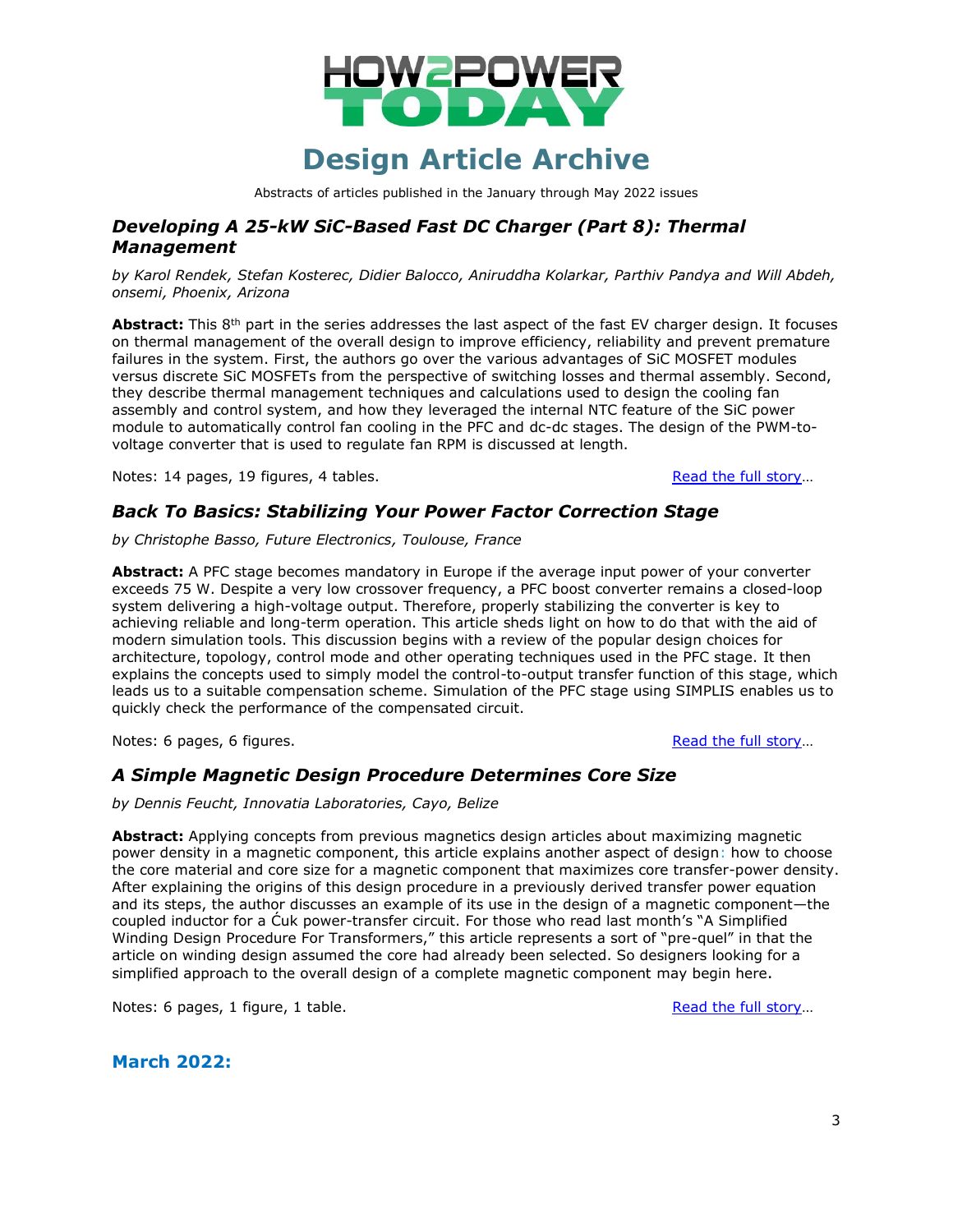

Abstracts of articles published in the January through May 2022 issues

#### *Correcting AC Source Distortion Enables Accurate Power Factor Measurements*

*by Viktor Vogman, Power Conversion Consulting, Olympia, Wash.*

**Abstract:** Ac power sources provide isolated ac voltage output, simulate a wide variety of ac line conditions, and perform accurate power measurements and analysis. These capabilities make them crucial tools for power supply validation and certification such as 80Plus, which establish requirements for both power supply efficiency and power factor (PF). However, distortion in the sinewave output produced by the ac power source can introduce errors in the PF and efficiency measurements required for such certifications. This article analyzes how this distortion interacts with the input EMI filter of the power supply under test to affect both the PF and efficiency readings, and presents two techniques for eliminating the effects of the ac power source distortion.

Notes: 8 pages, 5 figures, 1 table. [Read the full story](http://www.how2power.com/pdf_view.php?url=/newsletters/2203/articles/H2PToday2203_design_Vogman.pdf)...

#### *High-Temperature Capacitors Push Performance To 200°C And Beyond*

*by Ron Demcko, KYOCERA AVX, Fountain Inn, S.C. and Slavomir Pala, KYOCERA AVX, Lanškroun, Czech Republic*

**Abstract:** Capacitors are among the most widely used passive components in electronics, so naturally they find their way into many applications in harsh environments. In certain applications such as those in oil logging, jet aircraft and other industrial applications, these components are subject to extremely high temperatures, often in the range of 180°C to 300°C. For MLCCs and tantalum capacitors, the traditional 125°C limit on operating temperature for military components is problematic. In this article, we review the history of the early efforts to address the need for more-robust capacitors. We then discuss the high-temperature options available today for MLCCs and tantalum capacitors; the material systems, manufacturing processes and terminations which enable these parts; and how the different material systems affect key performance parameters.

Notes: 9 pages, 7 figures, 2 tables. [Read the full story](http://www.how2power.com/pdf_view.php?url=/newsletters/2203/articles/H2PToday2203_design_KYOCERA-AVX.pdf)...

### *Power Supply Design Considerations For Patient Monitoring Patches*

*by Fahad Masood, Analog Devices, Austin, Texas*

**Abstract:** Remote patient monitors are continuously evolving to include more features that enable doctors to gain greater insights into their patients' health. These features create greater demands on the single-cell batteries that power the monitors. This article provides a power supply solution based on the MAX38640A buck regulator for an ECG remote patient monitoring patch that preserves battery life to take advantage of these features. The article also presents strategies to accurately estimate battery life for a remote patient monitor as well as ways to extend the battery life of the remote patient monitor before it is even powered on. These include use of mechanical or electronic battery seals to combat battery drain while the product is sitting on the shelf prior to first use.

Notes: 6 pages, 2 figures, 3 tables. [Read the full story](http://www.how2power.com/pdf_view.php?url=/newsletters/2203/articles/H2PToday2203_design_AnalogDevices.pdf)...

#### *Analysis Of Energy Storage Inductor Eases Converter Design*

*by Gregory Mirsky, Design Engineer, Deer Park, Ill.*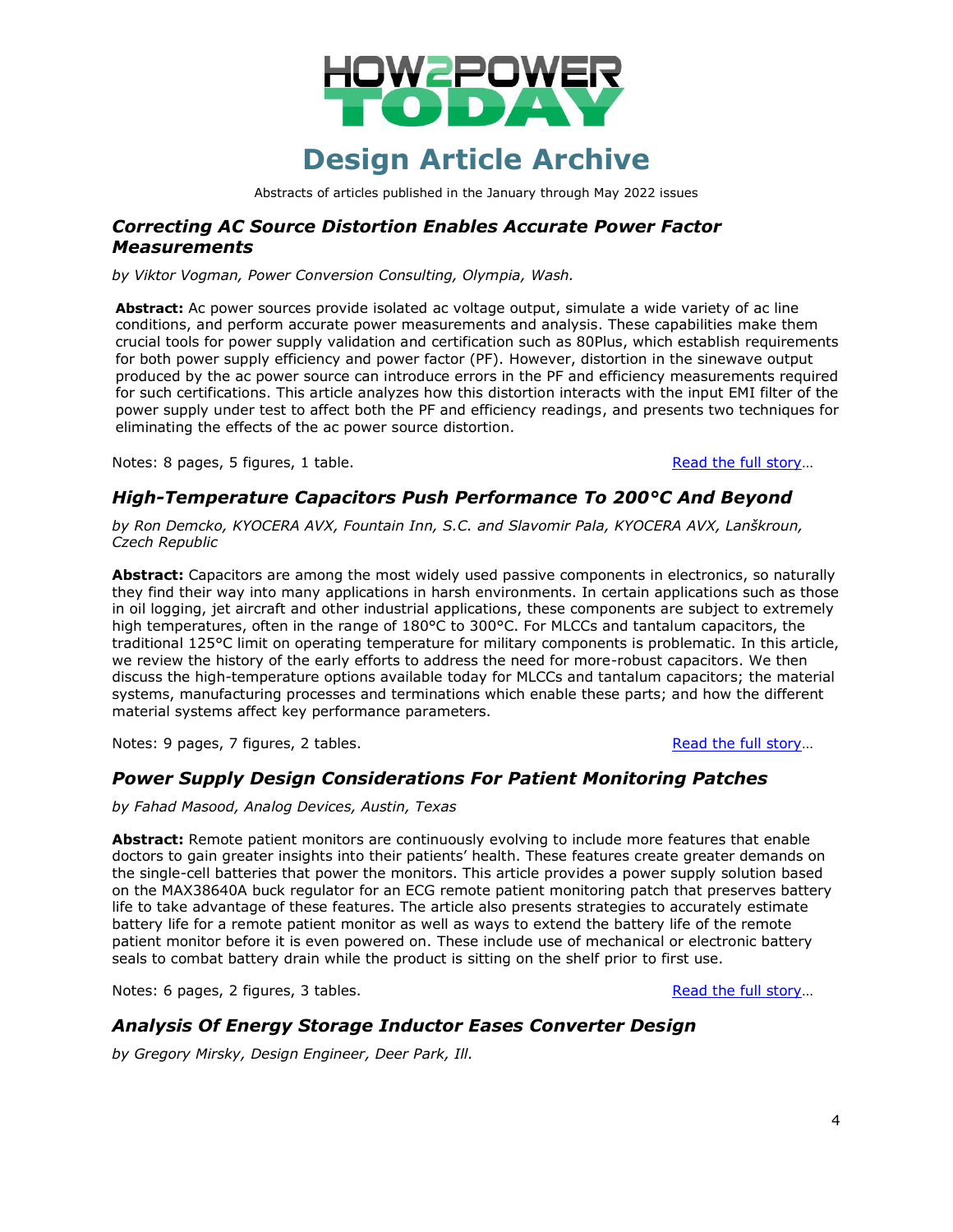

Abstracts of articles published in the January through May 2022 issues

**Abstract:** This article is an extension of a previous work in which the author discussed misconceptions about gapped-core inductors and described a new approach to designing them. As in the earlier article, the focus here is on inductors used in converters where energy is first stored in the inductor core and then released into the load, as occurs in flybacks, boost converters and their derivatives. But here some additional theory is covered relating to effective core permeability, which is a versatile tool in selection of magnetic core size. Although this article is an extension of the existing one, it can be used on its own for a complete analysis of magnetic cores and magnetizing winding, including sizing of the core gap (if a gapped core is necessary) and determining the number of winding turns.

Notes: 7 pages, 1 figure. [Read the full story](http://www.how2power.com/pdf_view.php?url=/newsletters/2203/H2PowerToday2203_FocusOnMagnetics.pdf)...

### **April 2022:**

## *SEE Testing On GaN FETs—Interpreting Results For Space Power Applications*

*by Kiran Bernard, Renesas Electronics America, Palm Bay, Fla.*

**Abstract:** The space and high-reliability industry have been looking at new wide-bandgap devices such as GaN and SiC in power applications. These devices provide many advantages over traditional silicon, allowing power management solutions to achieve higher efficiencies in a smaller PCB footprint. However, there is an added benefit, especially from GaN devices, that make them attractive to the space market—studies have shown that these devices are inherently radiation hard to total ionizing dose (TID). Still, their performance with respect to single event effects (SEE) requires further investigation. After going over the advantages of GaN, this article will discuss the SEE testing performed on three power GaN FET devices and the implications of these test results for use of GaN devices under practical operating conditions in low earth and geostationary orbits.

Notes: 5 pages, 2 figures, 4 tables. [Read the full story](http://www.how2power.com/pdf_view.php?url=/newsletters/2204/articles/H2PToday2204_design_Renesas.pdf)...

## *Designing An Open-Source Power Inverter (Part 3): Power-Transfer Circuit Options*

*by Dennis Feucht, Innovatia Laboratories, Cayo, Belize*

**Abstract:** Previous parts of this series discussed system-level goals and specifications for this design and system-level design considerations such as the impact of battery selection, output waveshape, and circuit performance parameters of interest—mainly current form factor. In this part, various candidates for the inverter's converter-stage power-transfer circuit are reviewed, the optimal circuit is chosen, and design equations are developed for it. In addition to addressing the requirements of the Volksinverter design, this discussion is also intended as a general tutorial on how to evaluate power transfer circuits for power inverter applications.

Notes: 11 pages, 8 figures, 1 table. [Read the full story](http://www.how2power.com/pdf_view.php?url=/newsletters/2204/articles/H2PToday2204_design_Innovatia_part%203.pdf)...

### *Wide-SOA Trench MOSFET Enables Rugged Linear-Mode Operation*

*by Filippo Scrimizzi and Giusy Gambino, STMicroelectronics, Catania, Italy*

**Abstract:** An advanced trench MOSFET from STMicroelectronics offers significantly improved linearmode ruggedness, thus providing excellent performance in 48-V telecom, server, industrial and motor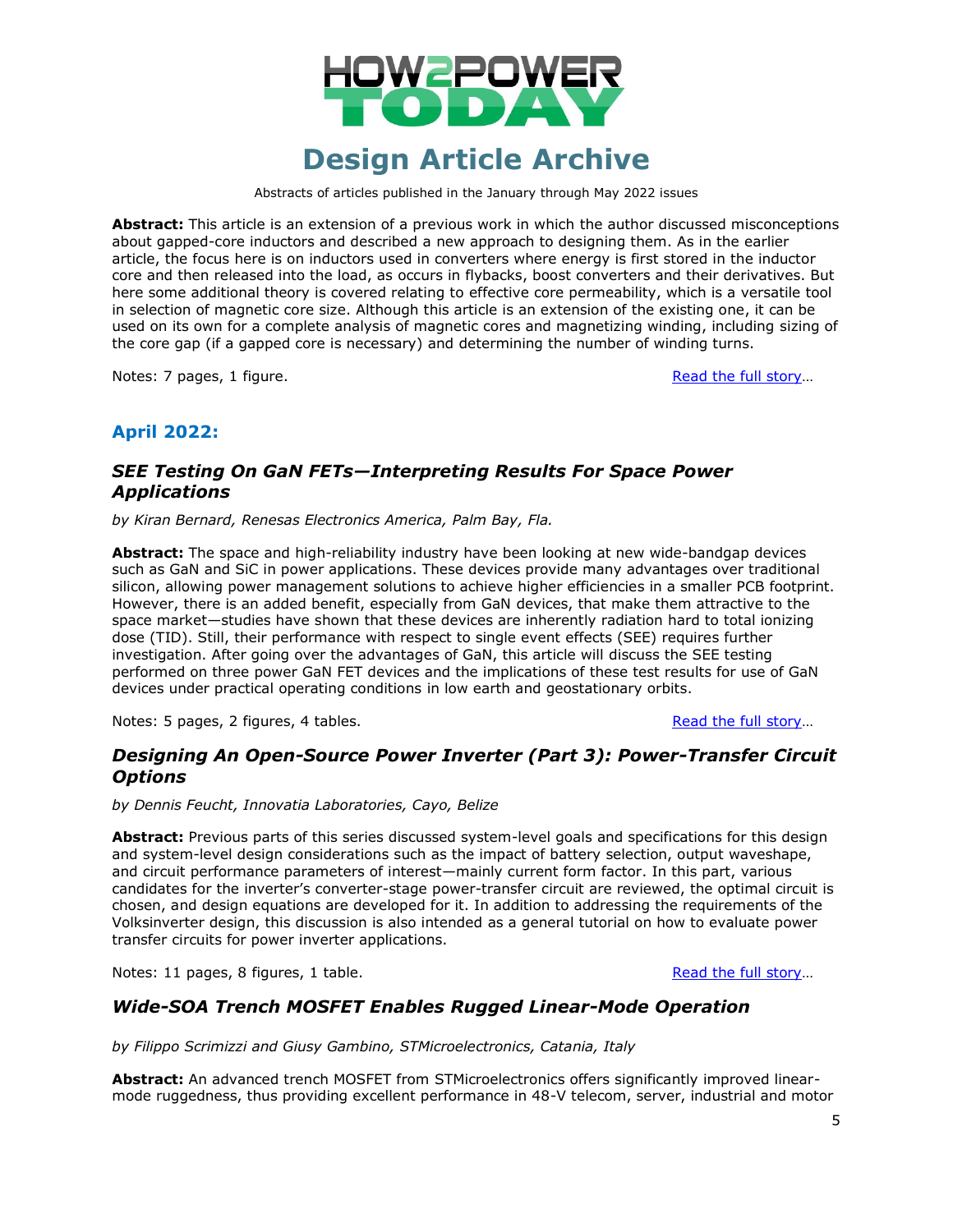

Abstracts of articles published in the January through May 2022 issues

drive applications. This article describes some of the applications requiring a combination of linearmode and ohmic-region performance, explaining how their requirements influence the optimization of MOSFET characteristics in the design of ST's new wide-SOA device. The characteristics of this wide-SOA trench MOSFET are compared with a standard trench MOSFET from the same family and the best competing device on the market. Finally, the linear-mode operation of the wide-SOA trench MOSFET is assessed in a telecom-type hot-swap application.

Notes: 8 pages, 13 figures. [Read the full story](http://www.how2power.com/pdf_view.php?url=/newsletters/2204/articles/H2PToday2204_design_STMicroelectronics.pdf)...

## *A Guide To Automating Layout Of Planar Magnetic Designs*

*by Alfonso Martínez, Frenetic and AutoPlanar, Madrid, Spain*

**Abstract:** Though planar magnetics have been around for years, the task of routing the windings for a planar magnetic component has largely remained a manual and tedious task. In addition to being time consuming, manual routing also entails a barrier to minor adjustments and improvements, as even minor changes imply a large or complete redesign of the PCB, which slows down product development and decreases final quality. To overcome these problems, the author developed a free online tool called AutoPlanar, which automates the process of laying out windings for a planar transformer or inductor. In this article, he explains the design rules governing AutoPlanar's operation, and walks the reader through the process of laying out a planar magnetic component using the tool's PCB Wizard and how to create a new design or edit an existing one using the feature for advanced users, the PCB Advanced Creator.

Notes: 17 pages, 31 figures. [Read the full story](http://www.how2power.com/pdf_view.php?url=/newsletters/2204/H2PowerToday2204_FocusOnMagnetics.pdf)...

### **May 2022:**

### *A Guide To Power Electronics Design For Off-Battery Automotive (Part 1): EMC And Line Transient Requirements*

*by Timothy Hegarty, Texas Instruments, Phoenix, Ariz.*

**Abstract:** Given the increasing number of power electronic systems integrated within vehicle designs, it is essential to consider the complicated electrical and electromagnetic environment in which these systems operate. All vehicle OEMs and most component suppliers to the OEMs perform tests to verify the electromagnetic compatibility (EMC) of their devices. In a previous 18-part series, the author discussed requirements related to conducted emissions and radiated emissions. However, there is another area of EMC that is equally important and it encompasses three types of immunity conducted, radiated and electrostatic discharge—which you should understand before tackling an automotive power design. In part 1 of this series, the author discusses the immunity, ESD and supplyline transient requirements associated with conventional vehicle electrical systems, both 12 V and 24 V.

Notes: 11 pages, 9 figures, 6 tables. [Read the full story](http://www.how2power.com/pdf_view.php?url=/newsletters/2205/articles/H2PToday2205_design_TexasInstruments_part1.pdf)...

## *Designing An Open-Source Power Inverter (Part 4): The Optimal Power-Line Waveshape*

*by Dennis Feucht, Innovatia Laboratories, Cayo, Belize*